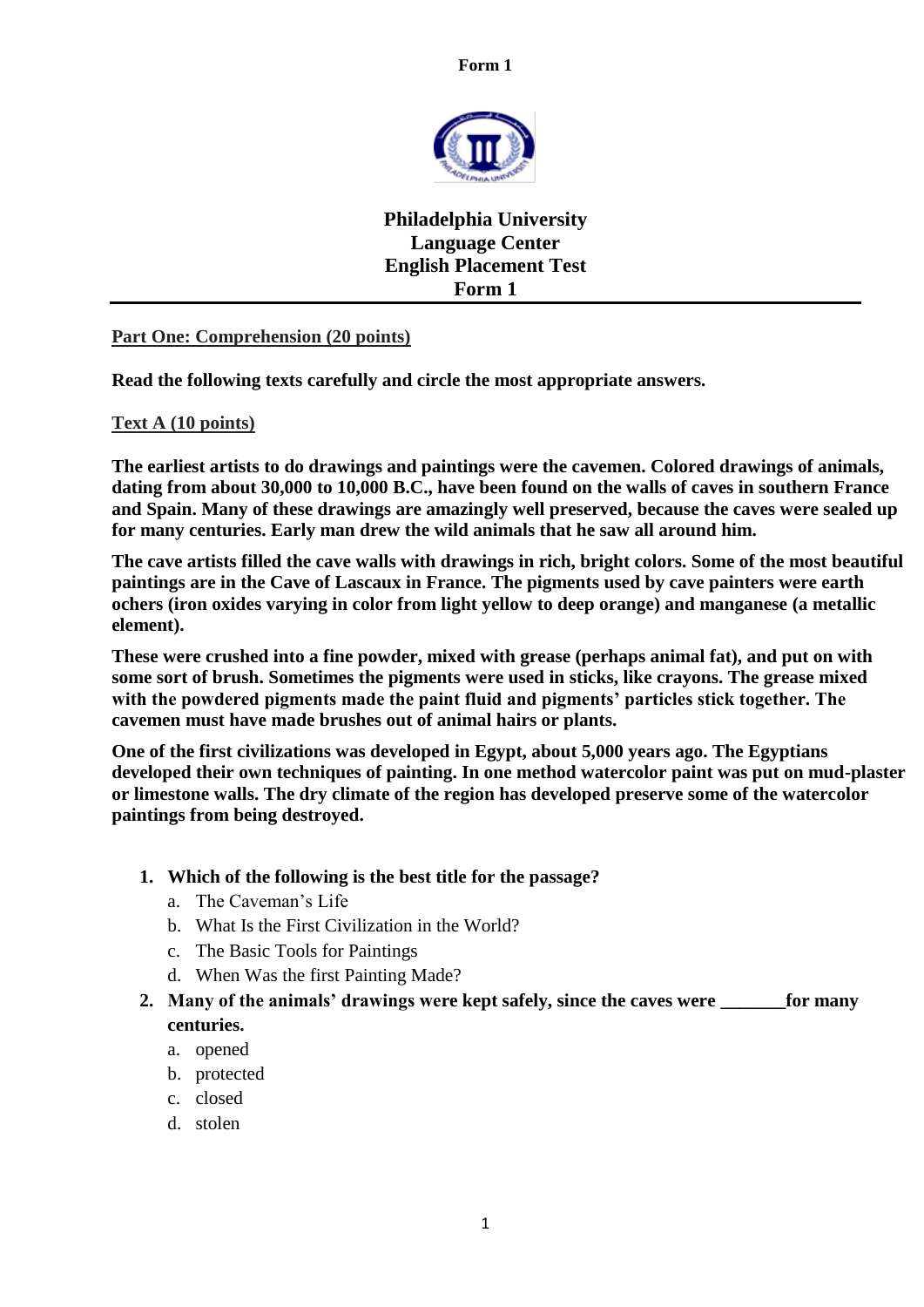# **3. The caveman had used \_\_\_\_\_\_\_\_\_to make brushes.**

- a. rocks
- b. stones
- c. plants
- d. wood

**4. The drawings of the caveman were about \_\_\_\_\_\_\_\_\_\_\_\_\_\_.**

- a. portraits
- b. imaginations
- c. polar bears
- d. wild animals

# **5. One of the following has helped to maintain watercolor paintings in Egypt**

- a. using grease
- b. mixing specific powder
- c. the dry climate
- d. the windy seasons

# **Text B (10 points )**

**All living members of the dog family are descended from a wolf like creature called "Tomarctus''. This ancient canine, called "the father of dogs,'' roamed the earth's forests about 15,000,000 years ago.**

**Tomarctus itself was descended from a small, weasel-like creature called "Miacis''; it lived some 40,000,000 years ago. This creature was also the distant ancestor of the bears and raccoons. They are the dog's closest living relatives today.**

**While man admires and lives with the domestic dog, he usually hates and fears such animals as wolves, coyotes, jackals, and foxes. But these are called "wild dogs.'' Domestic dogs are brothers under the skin to wolves, coyotes, and jackals-the typical wild dogs. All belong to the foremost branch of the dog family, the genus** *anis***. At some time long ago early man tamed a few wild dogs. These dogs may have been wolf cubs. Or they may have been jackals or some other member of the wild dog family. Man found that these animals could be useful.**

**As man became more civilized he found that the dog was a good friend and a helpful guard for his home and cattle. In time, different breeds of dogs were developed for special purposes. Dogs with long noses were bred to scent game. Keen-sighted, fast dogs were bred to chase animals. Strong, heavy dogs pulled carts. Others dogs were bred for guard work.** 

- **1. \_\_\_\_\_\_\_\_\_\_\_\_\_\_\_ is the origin of the dog.**
	- a. Bears
	- b. Miacis
	- c. Jackals
	- d. Tomarctus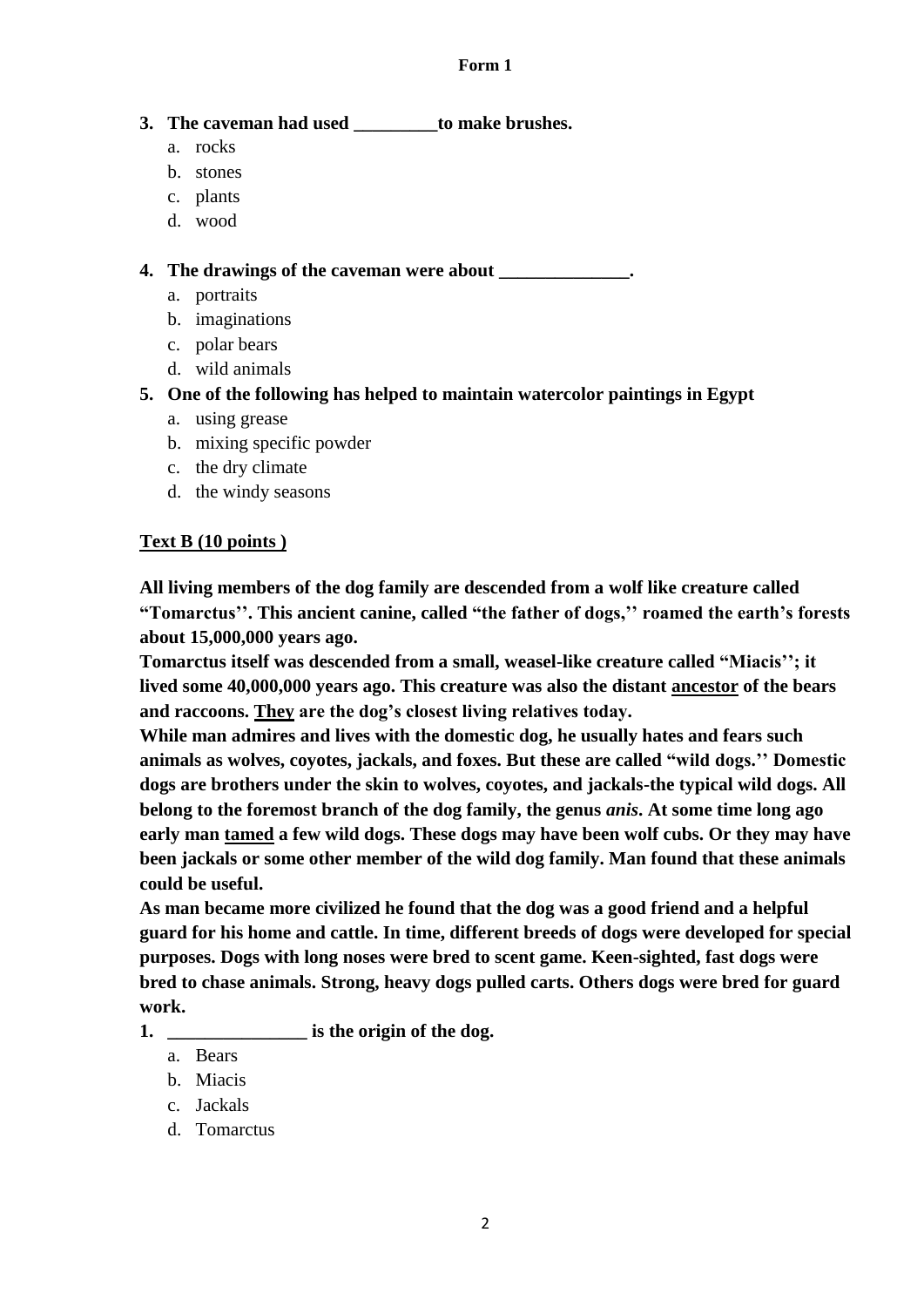- **2. \_\_\_\_\_\_\_\_\_\_\_\_\_\_\_\_\_ can be used to pull carts.**
	- a. Dogs with long noses
	- b. Fast dogs
	- c. Strong dogs
	- d. Keen-sighted dos

# **3. After the early man had tamed a few wild dogs, he found that the dog could be**

a. aggressive

**\_\_\_\_\_\_\_\_\_\_\_\_\_\_\_\_**

- b. fruitless
- c. beneficial
- d. weird

## **4. The underlined word 'tamed' means**

- a. Killed
- b. Protected
- c. Domesticated
- d. Fed

## **5. What does the underlined pronoun "they" refer to?**

- a. Dogs
- b. Bears and raccoons
- c. Men
- d. Foxes

## **Part Two: Structure (40 points) Circle the most appropriate answer**

# **1. Omar is a very hard working student. He always \_\_\_\_\_\_\_\_\_\_\_\_his homework without hesitation.**

- a. has
- b. does
- c. is
- d. do

# **2. I don't fix the computer myself. I always have it \_\_\_\_\_\_\_\_\_\_by my brother.**

- a. fix
- b. fixing
- c. fixed
- d. fixes

## **3. Eman's son is very intelligent; \_\_\_\_\_\_\_\_\_\_\_\_\_\_\_\_scores are very high.**

- a. her
- b. he
- c. his
- d. their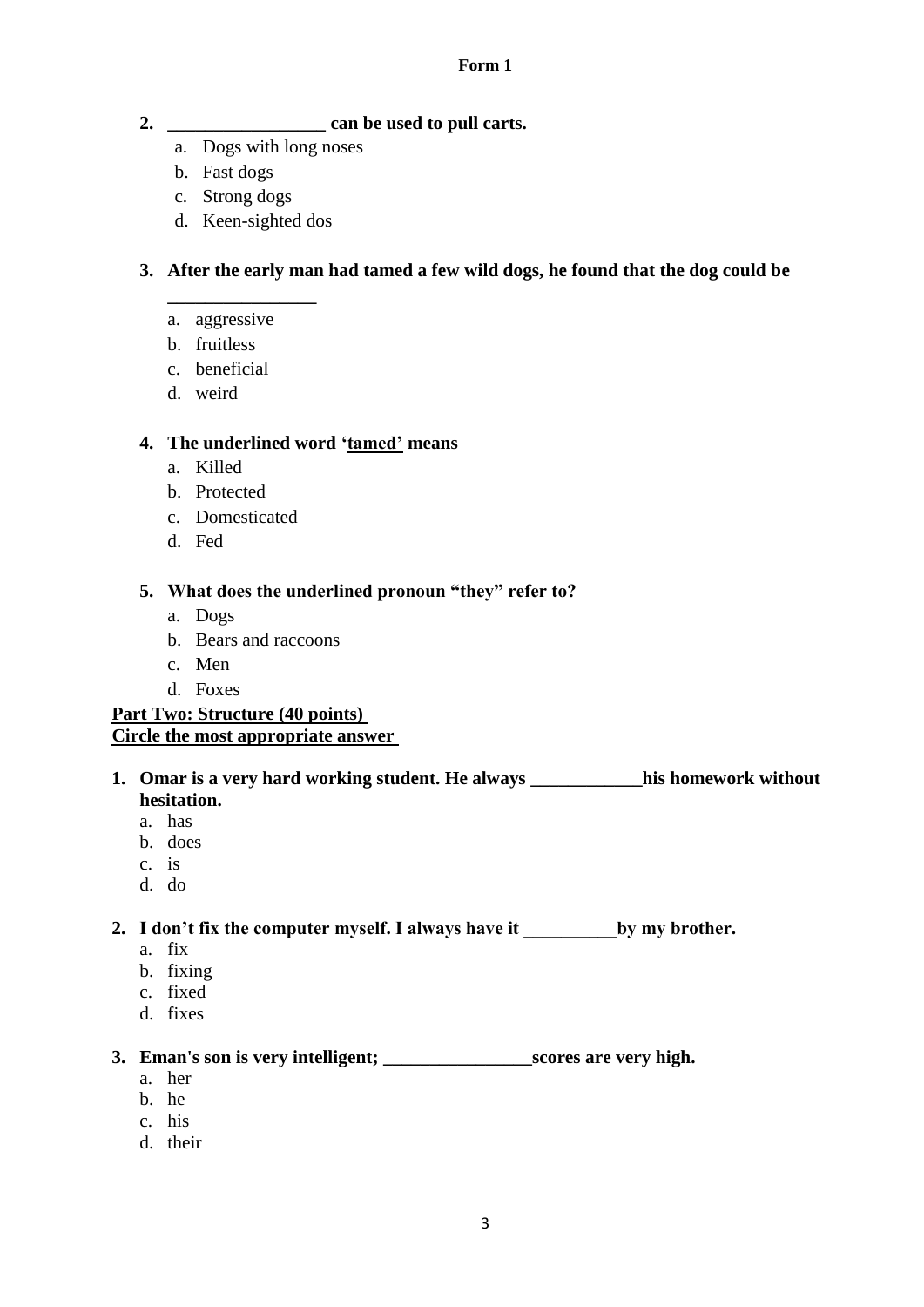#### **4. Jordanians \_\_\_\_\_\_\_\_\_\_\_\_\_\_well-known for their hospitality.**

- a. have
- b. do
- c. are
- d. will

#### **5. Is there \_\_\_\_\_\_\_\_ juice to drink? No, I don't think so.**

- a. any
- b. a few
- c. many
- d. loads of

# **6. January is the \_\_\_\_\_\_\_\_\_\_\_\_month of the year.**

- a. cold
- b. colder than
- c. as cold as
- d. coldest

#### **7. I \_\_\_\_\_\_\_\_\_\_\_\_\_eat Chinese food because I can't stand spices.**

- a. always
- b. sometimes
- c. never
- d. usually

# **8. My twin sister and I usually \_\_\_\_\_\_\_\_\_\_\_\_our birthday with our closest friends.**

- a. celebrates
- b. celebrate
- c. celebrating
- d. will celebrate

# **9. I am a certified lawyer but I \_\_\_\_\_\_\_\_\_\_\_\_\_\_in a fitness center these days.**

- a. work
- b. am working
- c. have work
- d. worked

## **10. English is \_\_\_\_\_\_\_\_\_\_\_\_\_\_studied subject of all at this university.**

- a. the more
- b. the most
- c. most
- d. less

# **11. I wish the questions \_\_\_\_\_\_\_\_\_\_\_\_\_\_\_\_that complicated. I didn't answer them all.**

- a. were
- b. hadn't been
- c. are
- d. will be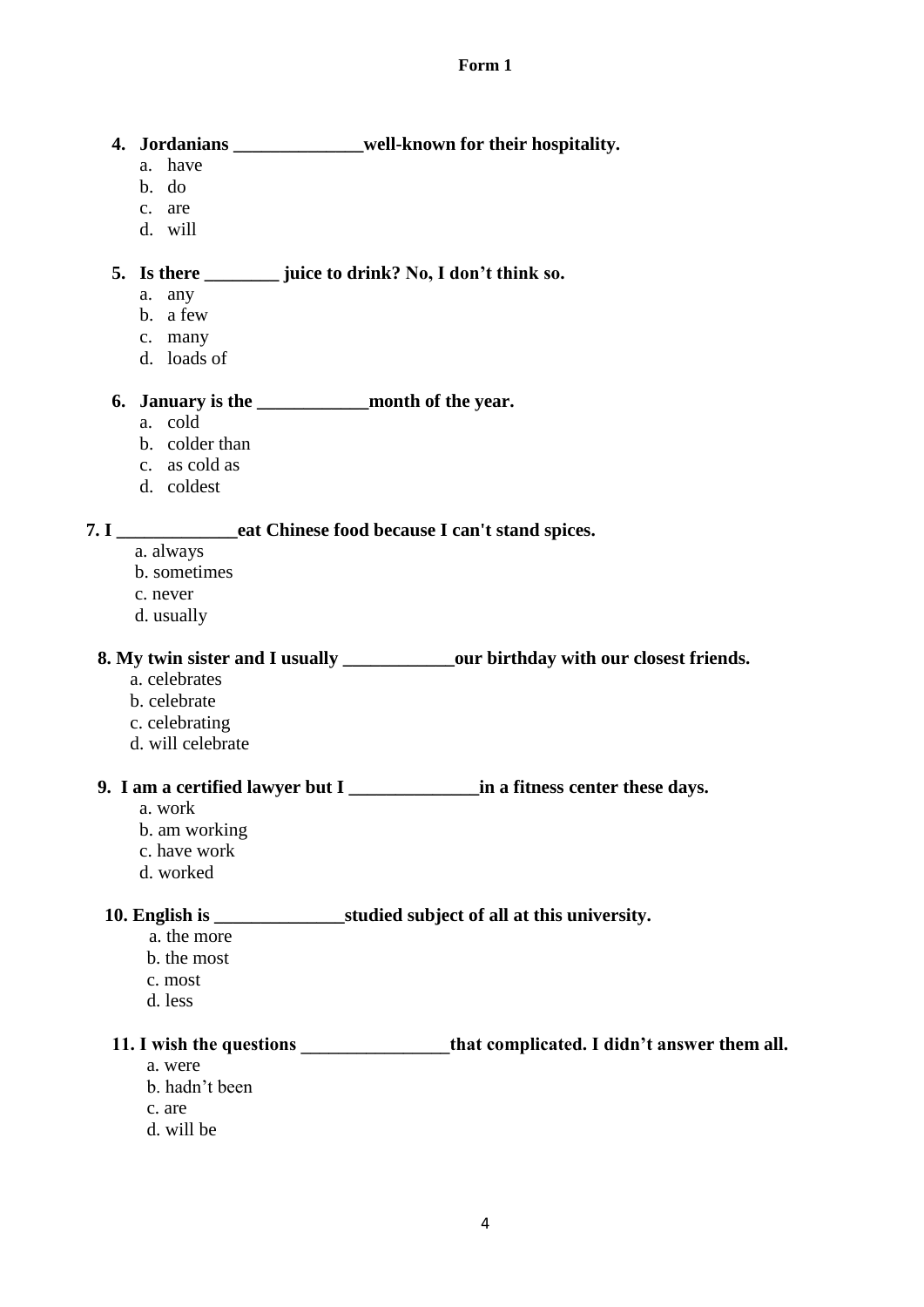| 12.        | the business deal failed, the company suffered from a financial                     |  |  |
|------------|-------------------------------------------------------------------------------------|--|--|
| crisis.    |                                                                                     |  |  |
|            | a. Due to                                                                           |  |  |
|            | b. Therefore                                                                        |  |  |
| c. Because |                                                                                     |  |  |
|            | d. So                                                                               |  |  |
|            |                                                                                     |  |  |
|            | a. Unless                                                                           |  |  |
|            | b. Because                                                                          |  |  |
|            | c. When                                                                             |  |  |
|            | d. As if                                                                            |  |  |
|            |                                                                                     |  |  |
|            | 14. Lots of business agreements __________________between China and Jordan in 2009. |  |  |
|            | a. are signed                                                                       |  |  |
|            | b. were signed                                                                      |  |  |
|            | c. signed                                                                           |  |  |
|            | d. will be signed                                                                   |  |  |
|            |                                                                                     |  |  |
| 15.        | There aren't people watching the play. It will be closed down.                      |  |  |
|            | many<br>a.                                                                          |  |  |
|            | b.<br>much                                                                          |  |  |
|            | more<br>$c_{\cdot}$                                                                 |  |  |
|            | little<br>d.                                                                        |  |  |
| 16.        | If you had studied well, you _____________________the exam.                         |  |  |
|            | a. couldn't have passed                                                             |  |  |
|            | b. would pass                                                                       |  |  |
|            | c. would have passed                                                                |  |  |
|            | d. will pass                                                                        |  |  |
| 17.        | The English alphabet doesn't have 40 letters,                                       |  |  |
|            | a. does it                                                                          |  |  |
|            | b. did it                                                                           |  |  |
|            | c. doesn't it                                                                       |  |  |
|            | d. didn't it                                                                        |  |  |
|            |                                                                                     |  |  |
| 18.        | Do you know where the bank _________?                                               |  |  |
|            | a. be                                                                               |  |  |
|            | b. were                                                                             |  |  |
|            | $c.$ is                                                                             |  |  |
|            | d. have been                                                                        |  |  |
| 19.        |                                                                                     |  |  |
|            | a. to buy                                                                           |  |  |
|            | b. buying                                                                           |  |  |
|            | c. to buying                                                                        |  |  |
|            | d. bought                                                                           |  |  |
| 20.        |                                                                                     |  |  |
|            | a. has to                                                                           |  |  |
|            | b. mustn't                                                                          |  |  |
|            | c. shouldn't                                                                        |  |  |
|            | d. should                                                                           |  |  |
|            |                                                                                     |  |  |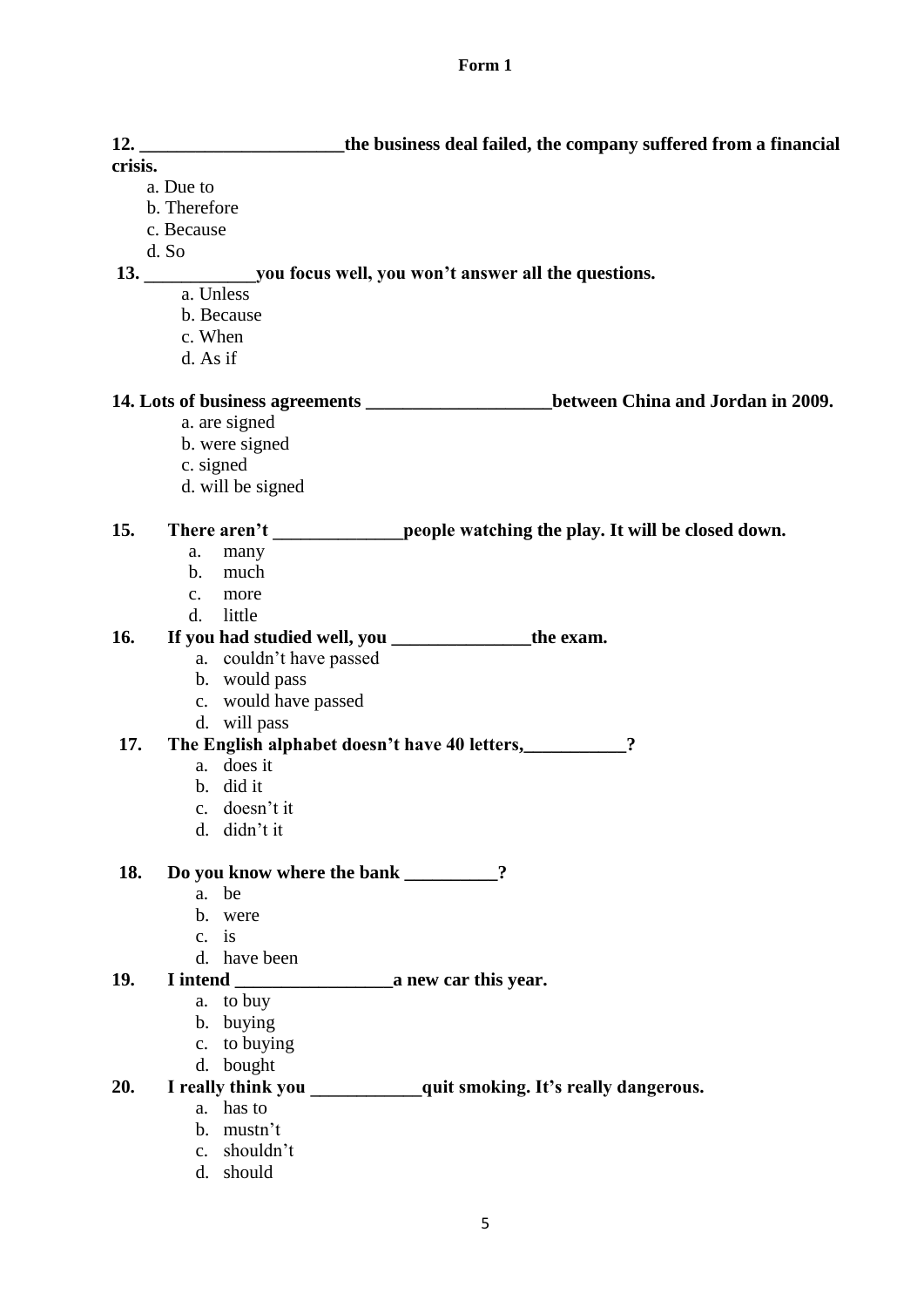# **Part Three: Vocabulary (40 marks)**

#### **Circle the most appropriate answer**

## **Don't forget your umbrella. It is \_\_\_\_\_\_\_\_\_\_outside.**

- a. cold
- b. rainy
- c. dry
- d. warm

#### **2. Mountains are \_\_\_\_\_\_\_\_\_\_\_\_\_\_\_\_structures on the Earth's surface.**

- a. man-made
- b. natural
- c. manufactured
- d. human

#### **3. Time \_\_\_\_\_\_\_\_\_\_\_\_\_\_\_ is an important factor for success.**

- a. monument
- b. management
- c. modernity
- d. manifestation

# **4. Dana was very sick, but eventually her \_\_\_\_\_\_\_\_\_\_\_\_\_went down.**

- a. qualifications
- b. temperature
- c. departure
- d. furniture

#### **5. My brother is studying biology at the university. The underlined word means:**

- a. The scientific study of living things.
- b. The study of trade and industry
- c. The study of physical subjects
- d. The study of past events.

#### **6. When buying something, never forget to ask for the \_\_\_\_\_\_\_\_\_\_\_\_.**

- a. bill
- b. debt
- c. receipt
- d. tip

## **7**. **The questions were \_\_\_\_\_\_\_\_\_\_\_\_\_That's why, many students couldn't answer them all.**

- a. easy
- b. difficult
- c. direct
- d. obvious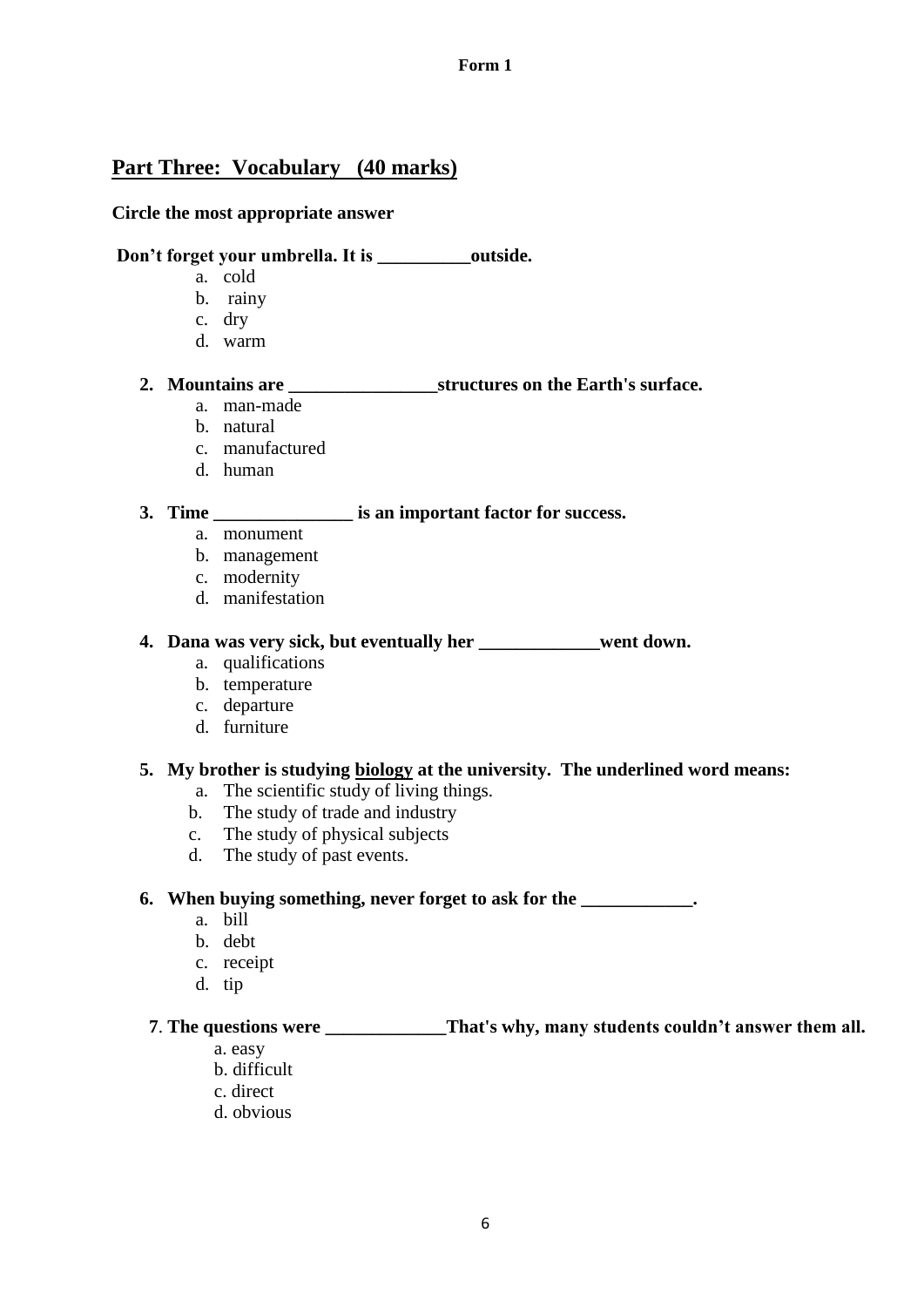# **8. Mansaf is a \_\_\_\_\_\_\_\_\_\_\_\_meal in Jordan.**

- a. treacherous
- b. traditional
- c. transparent
- d. traumatic

**9. My brother has always been interested in novels and plays. He is going to study \_\_\_\_\_\_\_\_at university**.

- a. science
- b. literature
- c. biology
- d. geography

#### **10. We walked along a difficult \_\_\_\_\_\_\_\_\_\_\_\_\_\_\_on our way to the castle.**

- a. house
- b. ocean
- c. company
- d. path

# **11. There is usually heavy \_\_\_\_\_\_\_\_\_\_ on the University of Jordan Street.**

- a. trouble
- b. burden
- c. traffic
- d. magic

#### 12. If you want to lose weight, you should on fatty foods.

- a. fall behind
- b. cut off
- c. cut down
- d. get away

# **13. Pour the sauce over the pasta and \_\_\_\_\_\_\_\_\_\_immediately.**

- a. serve
- b. surge
- c. sulk
- d. surf

## **14. I enjoy socializing with the other students**.

- a. Asking people to do things
- b. Meeting and spending time with people in a friendly way, in order to enjoy your time
- c. Trying to stop something because you do not like it
- d. Persuading people to change their mind

## **15. His services to the state were \_\_\_\_\_\_\_\_\_\_\_\_with the award of a knighthood.**

- a. permitted
- b. rejoiced
- c. recognized
- d. pleased

#### **16. Are you afraid \_\_\_\_\_\_\_\_\_\_\_\_\_\_\_the dark?**

- a. with
- b. of
- c. at
- d. by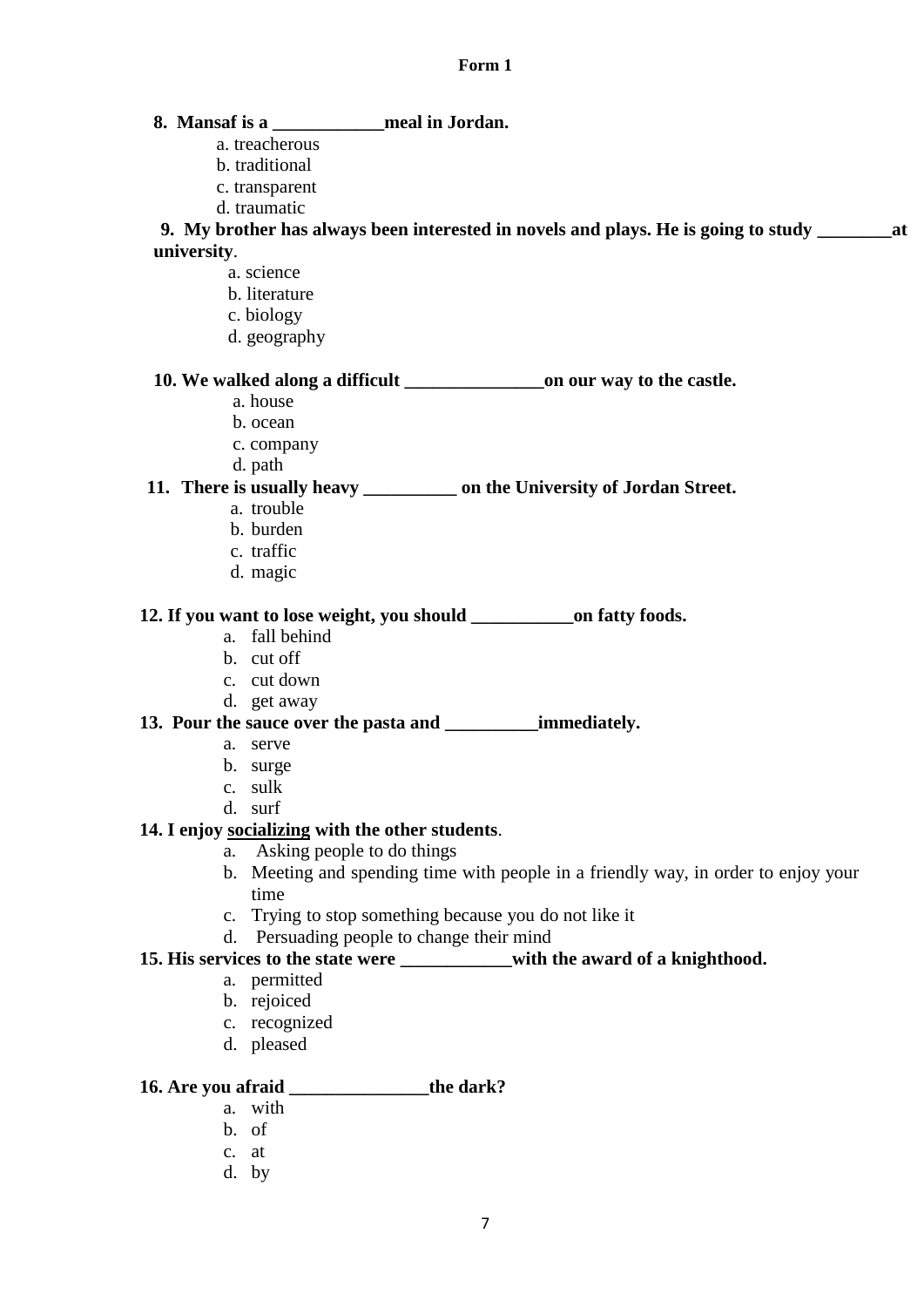#### **17. He was famous, both at home and \_\_\_\_\_\_\_\_\_\_\_\_\_\_\_\_.**

- a. alone
- b. approach
- c. abroad
- d. appoint

#### **18. Petra is a/ an\_\_\_\_\_\_\_\_\_ city which is located in the South of Jordan.**

- a. patient
- b. ancient
- c. racial
- d. crucial

#### **19. I used to eat much junk food, but now I have a much healthier \_\_\_\_\_\_\_\_.**

- a. diet
- b. benefit
- c. concentration
- d. dehydration

## **20. What time do you \_\_\_\_\_\_\_\_\_\_the guests to arrive?**

- a. expect
- b. boast
- c. praise
- d. deny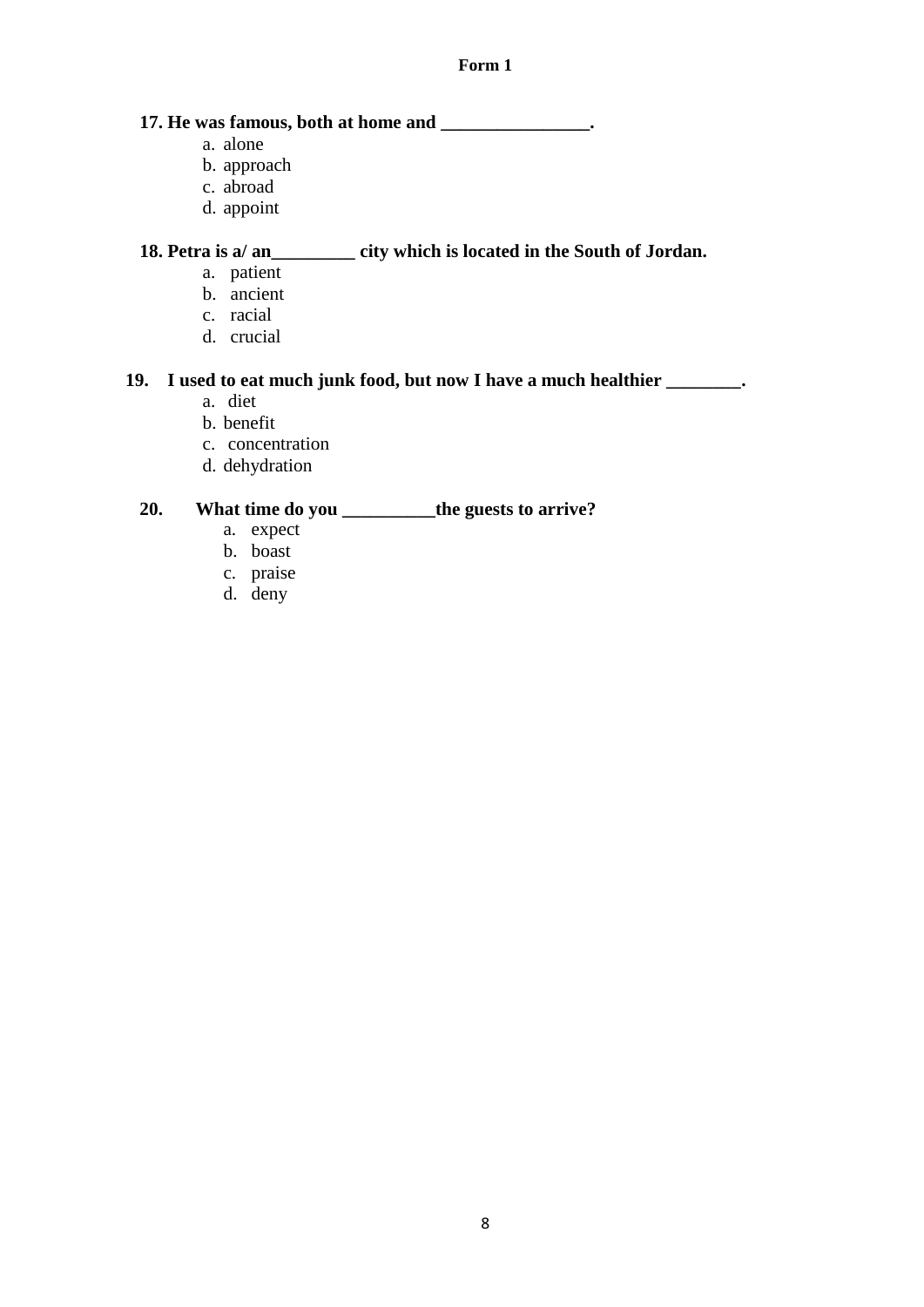| <b>Number</b>           | The answer              |  |  |
|-------------------------|-------------------------|--|--|
| <b>Text A</b>           |                         |  |  |
| $\mathbf 1$             | D                       |  |  |
| $\overline{\mathbf{c}}$ | C                       |  |  |
| 3                       | C                       |  |  |
| 4                       | D                       |  |  |
| 5                       | C                       |  |  |
| <b>Text B</b>           |                         |  |  |
| $\mathbf 1$             | D                       |  |  |
| $\overline{\mathbf{c}}$ | C                       |  |  |
| 3                       | $\mathbf c$             |  |  |
| 4                       | C                       |  |  |
| 5                       | B                       |  |  |
|                         | <b>Structure</b>        |  |  |
| $\mathbf 1$             | B                       |  |  |
| $\overline{\mathbf{c}}$ | C                       |  |  |
| 3                       | $\mathbf c$             |  |  |
| 4                       | C                       |  |  |
| 5                       | A                       |  |  |
| 6                       | D                       |  |  |
| $\overline{\mathbf{z}}$ | C                       |  |  |
| 8                       | B                       |  |  |
| 9                       | B                       |  |  |
| 10                      | B                       |  |  |
| 11                      | B                       |  |  |
| 12                      | $\mathbf C$             |  |  |
| 13                      | A                       |  |  |
| 14                      | B                       |  |  |
| 15                      | A                       |  |  |
| 16                      | C                       |  |  |
| 17                      | Α                       |  |  |
| 18                      | C                       |  |  |
| 19                      | A                       |  |  |
| 20                      | D                       |  |  |
| vocabulary              |                         |  |  |
| $\mathbf 1$             | B                       |  |  |
| $\overline{\mathbf{c}}$ | B                       |  |  |
| 3                       | B                       |  |  |
| 4                       | B                       |  |  |
| 5                       | A                       |  |  |
| 6                       | C                       |  |  |
| 7                       | $\pmb B$                |  |  |
| 8                       | C                       |  |  |
| 9                       | $\pmb B$                |  |  |
| 10                      | D                       |  |  |
| 11                      | $\mathsf{C}$            |  |  |
| 12                      | $\overline{\mathsf{c}}$ |  |  |

# Answer key: Form 1